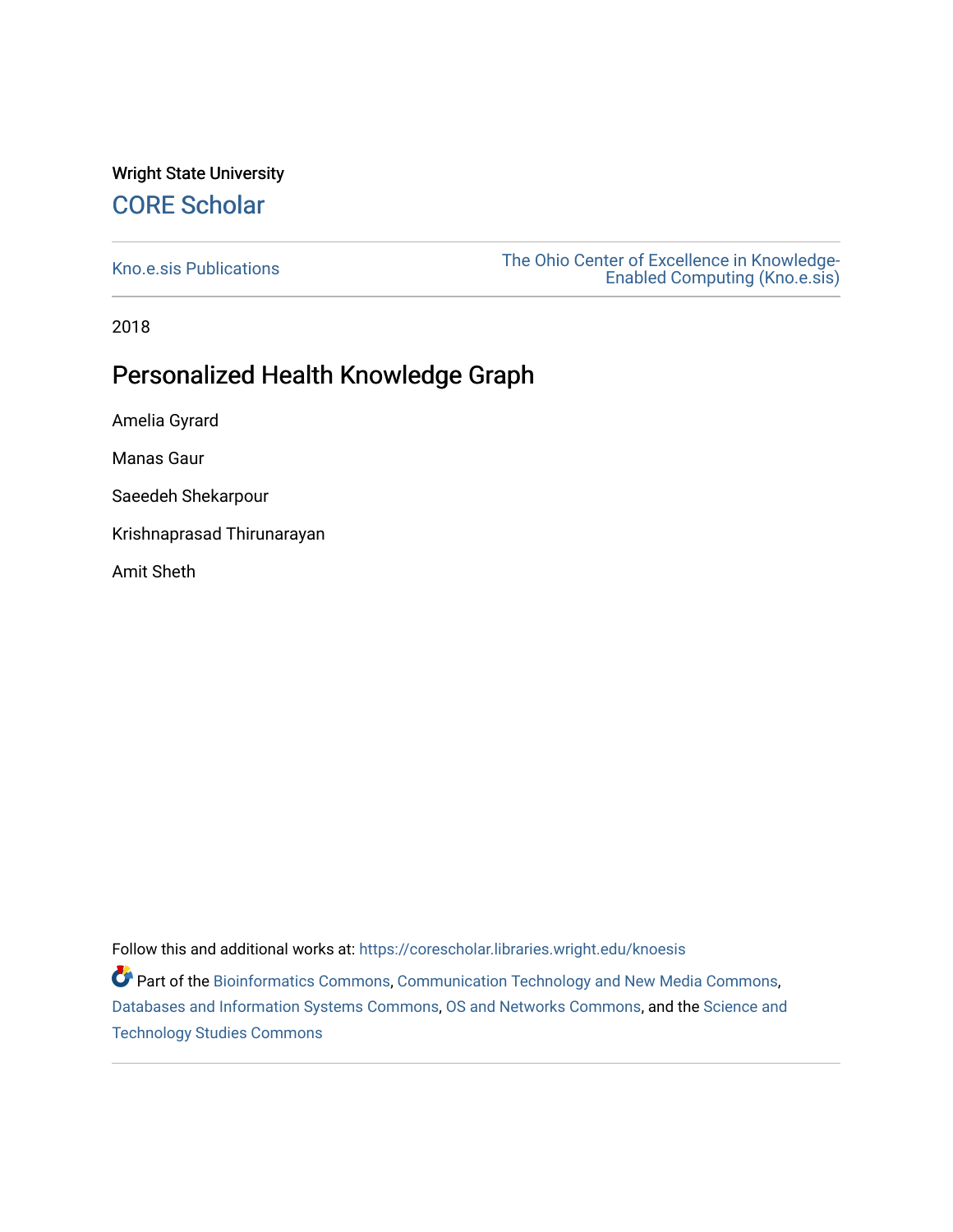# Personalized Health Knowledge Graph\*

Amelie Gyrard<sup>1\*\*\*</sup>, Manas Gaur<sup>1</sup>, Saeedeh Shekarpour<sup>2</sup>, Krishnaprasad Thirunarayan<sup>1</sup>, Amit Sheth<sup>1</sup>

> <sup>1</sup> Knoesis, Wright State University, USA <sup>2</sup> University of Dayton, USA {amelie,manas,tkprasad,amit,saeedeh}@knoesis.org

Abstract. Our current health applications do not adequately take into account contextual and personalized knowledge about patients. In order to design "Personalized Coach for Healthcare" applications to manage chronic diseases, there is a need to create a Personalized Healthcare Knowledge Graph (PHKG) that takes into consideration a patient's health condition (personalized knowledge) and enriches that with contextualized knowledge from environmental sensors and Web of Data (e.g., symptoms and treatments for diseases). To develop PHKG, aggregating knowledge from various heterogeneous sources such as the Internet of Things (IoT) devices, clinical notes, and Electronic Medical Records (EMRs) is necessary. In this paper, we explain the challenges of collecting, managing, analyzing, and integrating patients' health data from various sources in order to synthesize and deduce meaningful information embodying the vision of the Data, Information, Knowledge, and Wisdom (DIKW) pyramid. Furthermore, we sketch a solution that combines: 1) IoT data analytics, and 2) explicit knowledge and illustrate it using three chronic disease use cases – asthma, obesity, and Parkinson's.

Keywords: Healthcare, Knowledge Graph (KG), Personalized Knowledge Graph, Data Management, Reasoning and Integration, Contextualization, Ontology, Linked Open Data (LOD).

### 1 Introduction

World Health Organization (WHO)<sup>[3](#page-1-0)</sup> estimates the number of people suffering from asthma, obesity and Parkinson's disease as 235 million, 650 million, and 4-6 million respectively [\[1\]](#page-6-0). Chronic diseases such as obesity and asthma are multifactorial diseases and have become epidemics of the current century according to the WHO. Recent studies have shown the need for a variety of effective solutions to maintain a healthy lifestyle (e.g.,  $\text{Hapifork}^4$  $\text{Hapifork}^4$  is an electronic fork that helps monitor and track eating) and are the basis for emerging applications such as "Personalized Preventive Coach" and "Digital Health Advisor" that track and interpret health and well-being data [\[2\]](#page-6-1). Other related areas contributing to

<sup>\*</sup> Position Paper, Copyright  $\odot$  2018 for this paper by its authors. Copying permitted for private and academic purposes.

<sup>\*\*\*</sup> Thanks to the kHealth team for fruitful discussions and feedback. This work is partially funded by KHealth NIH 1 R01 HD087132-01 and Hazards SEES NSF Award EAR 1520870. The opinions expressed are those of the authors and do not reflect those of the sponsors.

<span id="page-1-0"></span> $^3$  <http://www.who.int>

<span id="page-1-1"></span><sup>4</sup> <https://www.hapi.com/product/hapifork>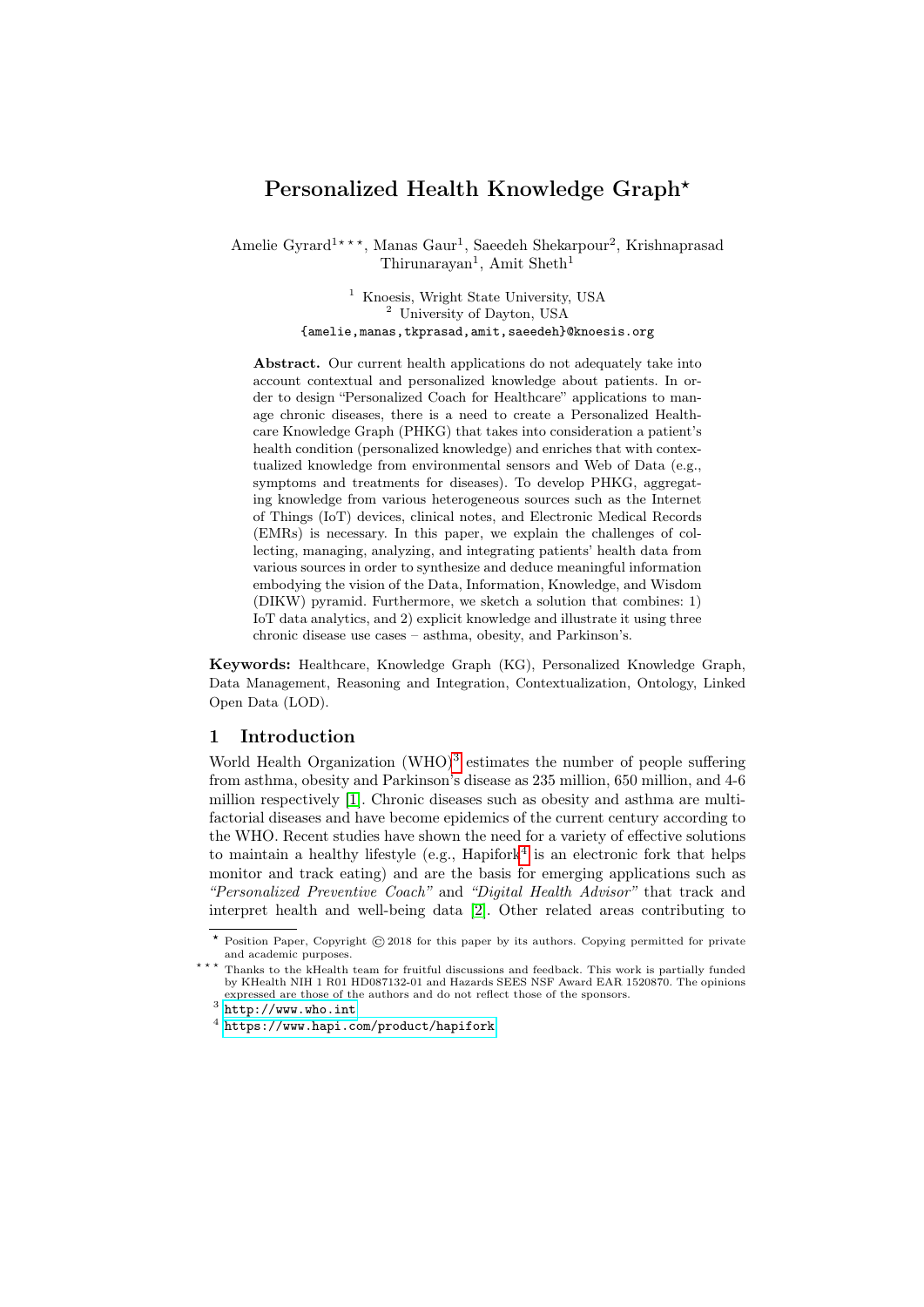these applications include Wireless Body Area Networks (WBANs) [\[3\]](#page-6-2), medical Internet of Things (mIoT), m-health, e-health, and Ambient Assisted Living[5](#page-2-0) (AAL). Specifically, these applications utilize: 1) inexpensive sensors to collect raw data generated by the IoT devices (e.g., weight scale device), 2) a domain model (e.g., asthma or obesity ontology<sup>[6](#page-2-1)</sup>) to structure and abstract the data, and 3) a reasoning mechanism to deduce insights and recommendations (e.g., using Body Mass Index (BMI) and environmental data with a rule-based inference engine to provide relevant information). However, the current-state-of-the-art lacks appropriate exploitation of: 1) contextual data, 2) personalized data, and 3) their integration with background medical knowledge bases for monitoring user health. In the following, we discuss these limitations.

Context-Awareness refers to the use of external data that can impact the user's situation. For instance, IoT devices can be used to monitor the surrounding environment. Interpretation of IoT data using a background model for abstraction can provide contextual awareness to physicians. Clinical protocols should take these into account to determine a patient's condition. For example, each patient can react differently when exposed to different environmental factors (e.g., air pollution or pollen level).

Personalization adjusts the treatment to each patient's condition. Patient's data is obtained by harnessing multi-modal data<sup>[7](#page-2-2)</sup> from clinical documents (demographic information, clinician's observations, lab tests, data collected during clinical visits), patient generated health data including sensor and social data (see Figure [1](#page-4-0) for an example involving more than 25 types of data for each patient). It permits one to tailor judgments and treatments based on patient's vulnerabilities, triggers, and symptoms [\[4\]](#page-6-3). Personalization, in conjunction with predictive analytics, enables actionable insights. IoT devices can be utilized for personalization. For instance, the dosage of long-term allergy medication prescribed for an asthmatic patient to control the symptoms is tailored to a person's asthma severity, potential for environmental triggers, and the past history.

Personalized Healthcare Knowledge Graph (PHKG)<sup>[8](#page-2-3)</sup> is a representation of all relevant medical knowledge and personal data for a patient. PHKG can support development of innovative applications such as digitalized personalized coach applications that can keep patients informed and help manage their chronic condition, and empower the physicians to make effective decisions on health-related issues or receive timely alerts as needed through continuous monitoring. Typically, PHKG formalizes medical information in terms of relevant relationships between entities. For instance, a knowledge graph (KG) for asthma can describe causes, symptoms and treatments for asthma, and PHKG can be the subgraph containing just those causes, symptoms, and treatments that are applicable to a given patient.

<span id="page-2-0"></span><sup>5</sup> <https://goo.gl/rLLYCC>

<span id="page-2-1"></span> $^6$  <https://goo.gl/JWyze4>

<span id="page-2-2"></span> $^7$  <https://www.technologyreview.com/s/426968/the-patient-of-the-future/>

<span id="page-2-3"></span> $^8$ <http://wiki.knoesis.org/index.php/KnoesisKnowledgeGraph>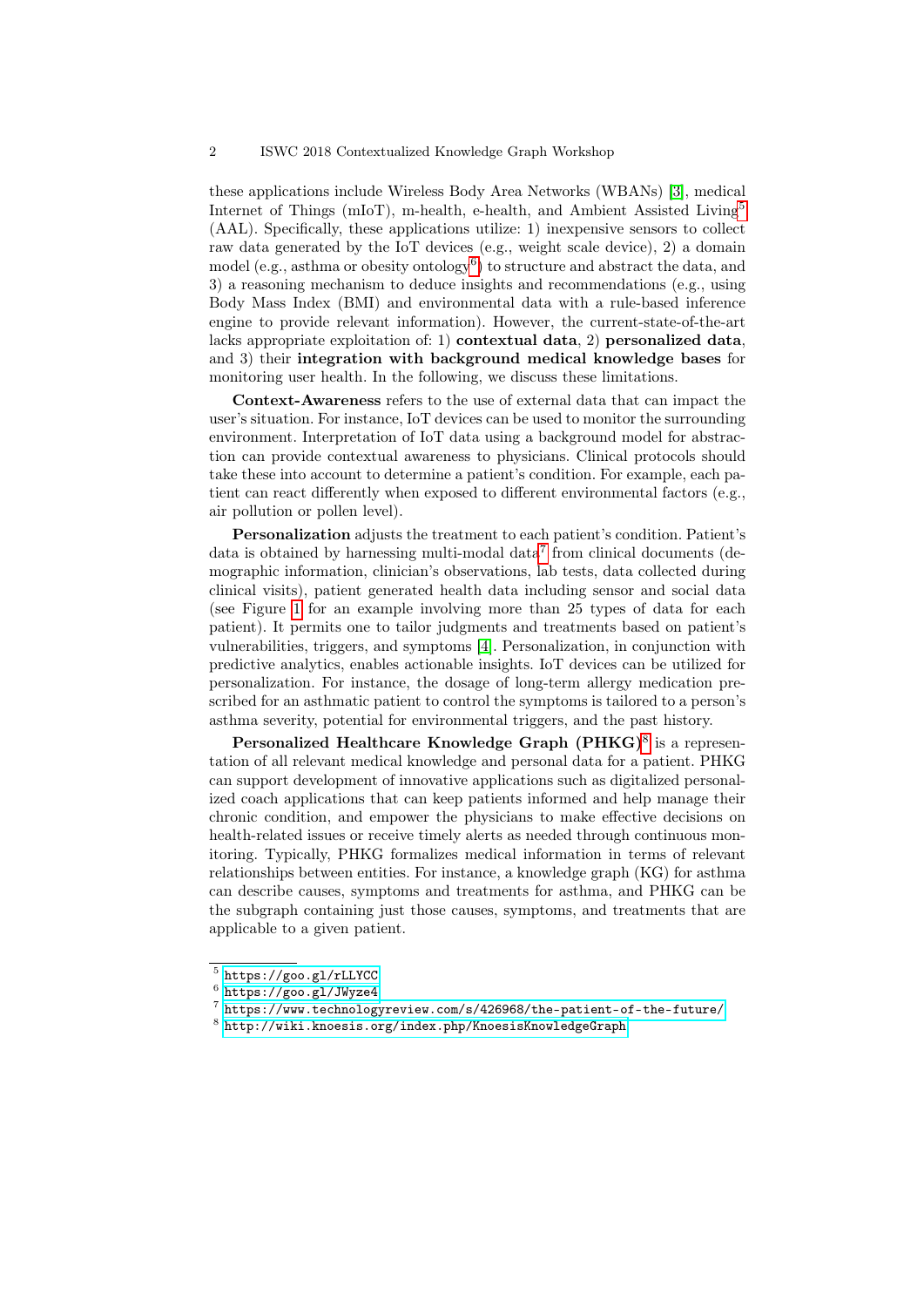State-of-the-art of Health Knowledge Graphs. Google Healthcare Knowledge Graph is a manually curated health knowledge graph that integrates ICD-9 and UMLS<sup>[9](#page-3-0)</sup> along with probabilistic machine learning and physician support to provide relevant information upon a user search [\[5\]](#page-6-4). In [\[6\]](#page-6-5), a KG is applied to the pneumonia use case [\[6\]](#page-6-5), by performing a contextual pruning algorithm on knowledge graphs. DepressionKG is a disease-specific KG [\[7\]](#page-6-6) that can benefit representation and reasoning about Major Depressive Disorder (MDD) requiring overcoming challenges in: 1) heterogeneity of datasets, 2) highly contextual text processing, 3) incompleteness and inconsistency in datasets, and 4) expression, representation, and reasoning of medical knowledge.

PHKG is one solution to achieve the vision of the Data - Information - Knowledge - Wisdom (DIKW) pyramid. DIKW describes a hierarchical relationship between Data, Information, Knowledge, and Wisdom, an example of which has been applied to the healthcare domain in the context of managing blood pressure [\[8\]](#page-6-7). At each layer of the DIKW pyramid, the contextualization becomes finer and becomes finest at the Wisdom stage. In our study, we incorporate relevant domain-specific medical knowledge bases for contextualizing the information on health diseases. We aim to design the methodology to achieve this DIKW vision and provide a set of easy-to-use tools [\[9\]](#page-6-8).

In this paper, we explain the following Research Challenges (RC) to achieve this DIKW vision and to design the PHKG: (RC1) How to model a knowledge graph for healthcare and chronic disease management? (RC2) How to model personalization and context-awareness to understand patient's symptoms and derive actionable insights? (RC3) How to analyze datasets generated by IoT devices to deduce meaningful information? (RC4) How to promote reproduceable experiments from previous projects (e.g., datasets, data models, and reasoning mechanisms)? (RC5) How to customize and instantiate relevant knowledge from existing publicly available health knowledge bases to obtain insights from health-related social media text? In the next section, we provide our vision to address these challenges through the PHKG. Then, we conclude the paper and provide directions for future work.

## 2 Designing PHKG

We explain the methodology to build the PHKG in terms of: 1) its architecture, 2) the use cases considered, 3) the medical datasets obtained from the LOD cloud, 4) the reasoning mechanism to deduce high-level information from IoT datasets, and 5) an online ontology catalog tool to reuse and share the domain knowledge. The architecture designed to build our PHKG is introduced in Figure [1.](#page-4-0) PHKG uses heterogeneous sources of knowledge: 1) IoT data provided by sensors, 2) medical datasets from Alchemy API that provides access to SNOMED-CT<sup>[10](#page-3-1)</sup>, UMLS, and ICD-10<sup>[11](#page-3-2)</sup>, 3) ontology catalogs to reuse models (e.g., asthma ontology), and 4) a set of unified rules to interpret data.

<span id="page-3-1"></span><span id="page-3-0"></span> $^9$  <https://www.nlm.nih.gov/research/umls/>

<sup>10</sup> <http://bioportal.bioontology.org/ontologies/SNOMEDCT>

<span id="page-3-2"></span><sup>11</sup> <https://bioportal.bioontology.org/ontologies/ICD10>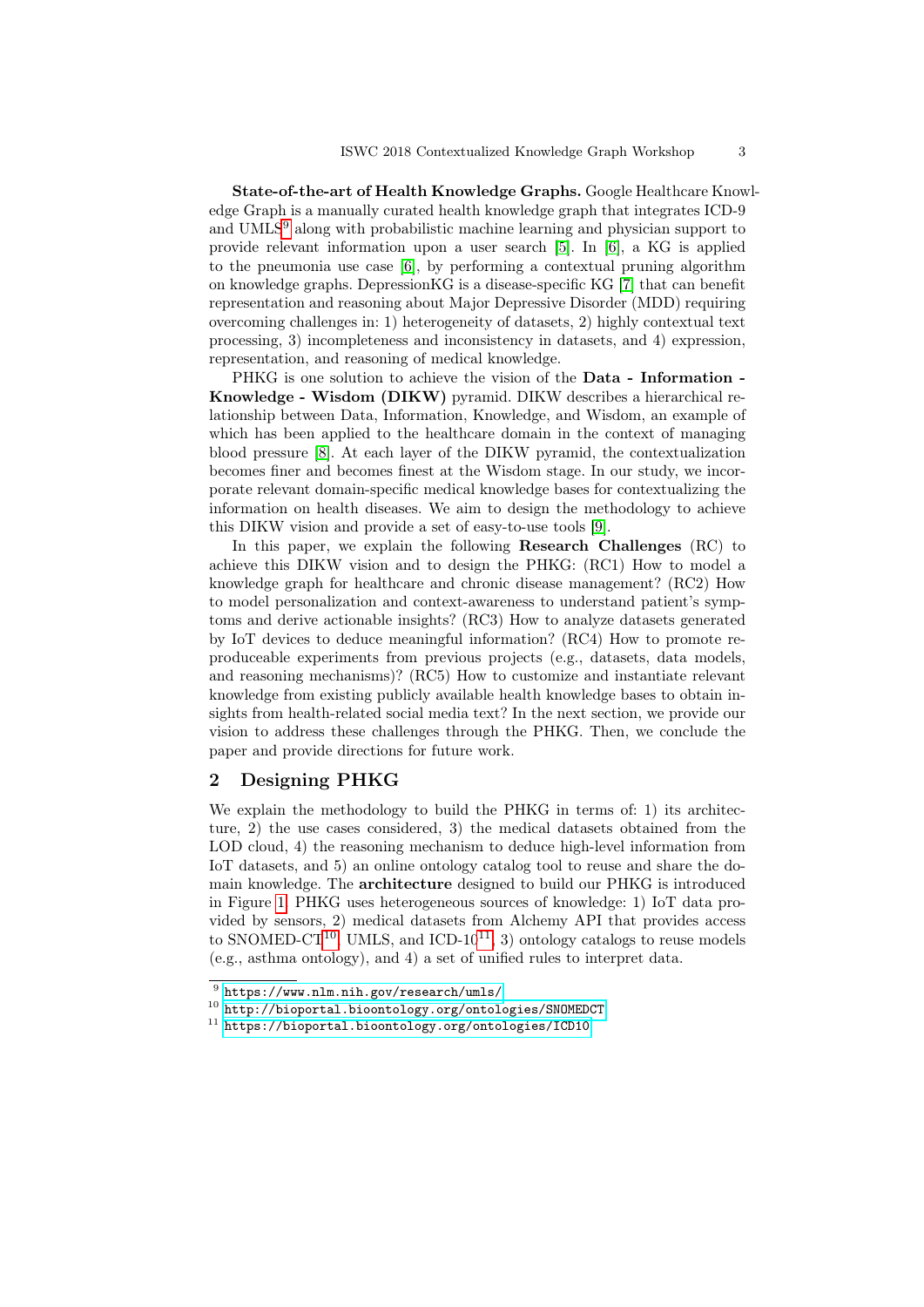#### 4 ISWC 2018 Contextualized Knowledge Graph Workshop

 $kHealth$  project<sup>[12](#page-4-1)</sup> developed at Kno.e.sis Research Center, is a framework for continuous monitoring of the patient's personal data and for generating notifications as needed to assist the clinicians [\[10\]](#page-6-9). kHealth integrates data from three different sources: 1) Electronic Medical Records, 2) Environment using IoT devices (e.g., Foobot) and querying Web Services (for weather data), and 3) Personal health signals using IoT devices (e.g., Fitbit) to provide data on sleep, activity, and heart rate, etc. The knoesis Asthma Ontology  $(kAO)^{13}$  $(kAO)^{13}$  $(kAO)^{13}$  integrates: 1) W3C SOSA ontology to semantically annotate sensor observations (e.g., peak flow meter is a subclass of the sosa:Sensor class), 2) the Asthma Ontology (AO) from BioPortal to reuse relevant concepts, 3) FOAF ontology to describe people, and 4) weather ontology to deduce meaningful information from weather datasets. The asthma dataset consists of data generated by IoT devices such as peak flow meter, Foobot, Fitbit, AirNow, and from Web Services obtaining air quality parameters<sup>[14](#page-4-3)</sup>, pollen index and type<sup>[15](#page-4-4)</sup>, outside humidity, and temperature. The obesity dataset consists of data generated by IoT devices such as weighing scale, pill and water bottle, and Fitbit to obtain parameters such as weight, medication consumption, heart rate and sleep activity. The Parkin-son dataset<sup>[16](#page-4-5)</sup> from Kaggle consists of mobile sensor data from accelerometer, compass, and microphone etc. on smartphone to synthesize patient symptom information such as unsteady walk, lacks balance, has a fall, and has slurred speech. This information can be used to both diagnose and monitor progression of Parkinson's disease.

Kno.e.sis Alchemy  $\mathbf{API}^{17}$  $\mathbf{API}^{17}$  $\mathbf{API}^{17}$  addresses RC2 and RC5, it identifies healthcarerelated entities, entity types, and relations from social media text (e.g., Reddit) to define the context. Figure [2](#page-5-0) demonstrates the utilization of medical datasets such as SNOMED-CT, ICD-10, and Clinical Trials to achieve entity extraction (e.g., cough concept is a taxonomy itself within SNOMED-CT). Furthermore, SIDER (a drug and side-effect



<span id="page-4-0"></span>Fig. 1. PHKG Architecture

- <span id="page-4-4"></span><sup>15</sup> <https://www.pollen.com>
- <span id="page-4-5"></span><sup>16</sup> <https://goo.gl/8mBoHF>

<span id="page-4-1"></span> $\overline{\text{12} \text{ https://goo.gl/quEf}}$ 

<span id="page-4-2"></span><sup>13</sup> <http://wiki.knoesis.org/index.php/KHealthAsthmaOntology>

<span id="page-4-3"></span><sup>14</sup> <https://airnow.gov/index.cfm?action=aqibasics.aqi>

<span id="page-4-6"></span><sup>17</sup> [http://wiki.knoesis.org/index.php/Knoesis\\_Alchemy\\_of\\_Healthcare](http://wiki.knoesis.org/index.php/Knoesis_Alchemy_of_Healthcare)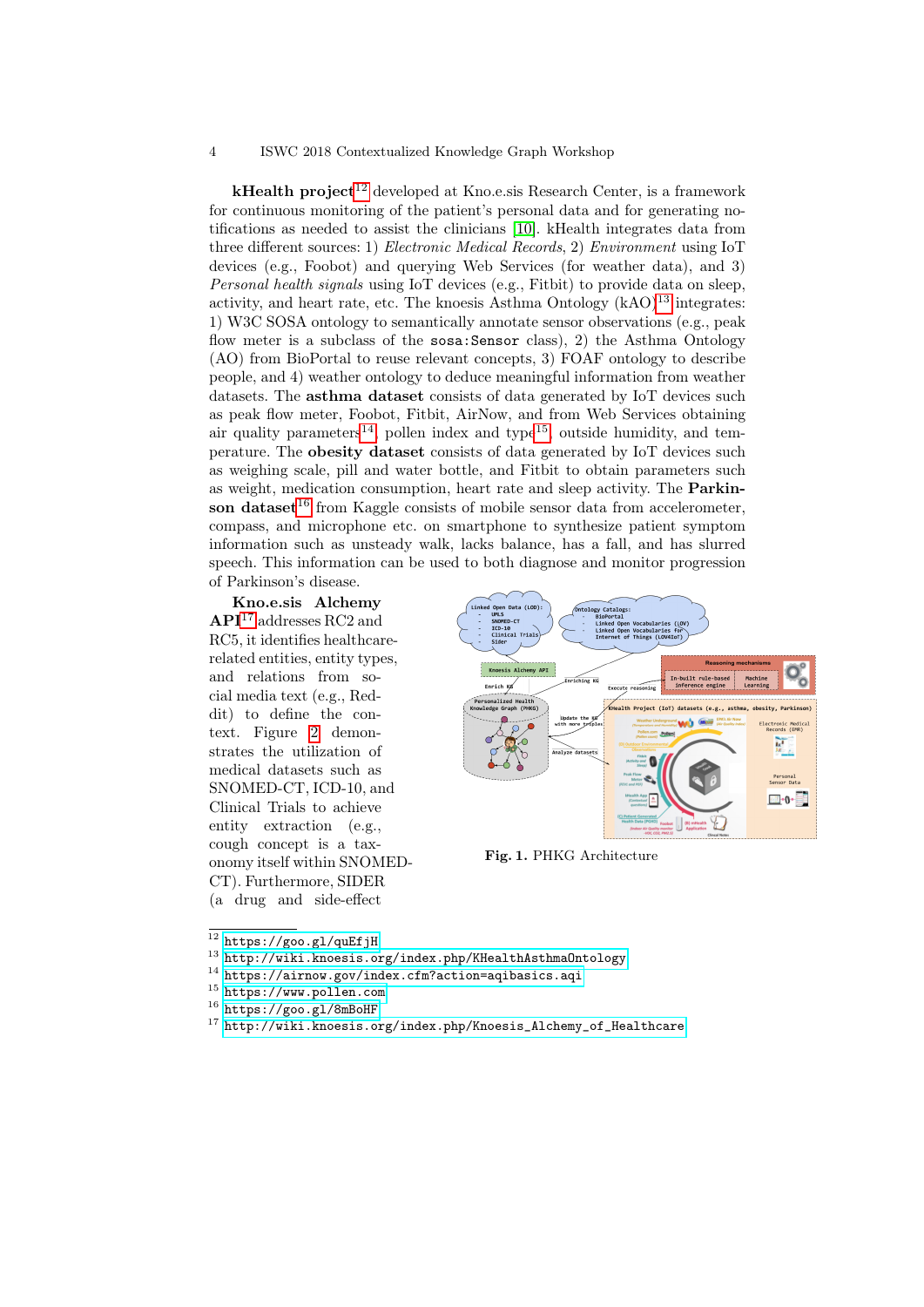knowledge base) is utilized to identify treatment, disorder, side-effects, drugs, drug-dosage form, drug-dosage level, and adverse drug reactions using the entities and their type defined in the context.



<span id="page-5-0"></span>Fig. 2. Sample annotation of entities and relations identified from Reddit Post on r/Health subreddit. Implicit relations are discovered after 1 hop and Explicit relations are present in 1 hop.

kHealth reasoner is a rule-based reasoning engine (an extension of the reasoner explained in  $[9]^{18}$  $[9]^{18}$  $[9]^{18}$  $[9]^{18}$ ) which deduces meaningful insights from heterogeneous data provided by clinicians and patient questionnaire responses, and obtained from IoT devices (as depicted in Figure [3\)](#page-5-2). The reasoner addresses RC2 and RC3.

A kHealth IoT dataset is semantically annotated using an appropriate ontology (e.g., the asthma dataset is annotated according to the kAO ontology) to make its meaning explicit and later deduce abstractions. The rules to support reasoning reflect domain knowledge and are mainly extracted from scientific publications, or from web services explicitly describing the domain expertise, or manually curated as required to interpret the data. The formalism is inspired by the Jena inference grammar that we enrich to be compliant with a dictionary of IoT devices (e.g., thermometer) and IoT observations types (e.g., outside temperature) classified within the kAO ontology.

The execution of the rule provides meaningful abstractions from IoT observations (e.g., high temperature) and links the IoT data to specific domain ontologies (e.g., weather) from ontology catalogs or datasets from the LOD cloud.

Ontology Catalogs (e.g., LOV4IoT-Health<sup>[19](#page-5-3)</sup> [\[9\]](#page-6-8), BioPortal<sup>[20](#page-5-4)</sup>, Linked



<span id="page-5-2"></span>Fig. 3. kHealth Reasoner Framework

<span id="page-5-1"></span> $\overline{^{18}$  <http://linkedopenreasoning.appspot.com/>

<span id="page-5-3"></span><sup>19</sup> <http://lov4iot.appspot.com/?p=ontologies>

<span id="page-5-4"></span><sup>20</sup> <https://bioportal.bioontology.org/>